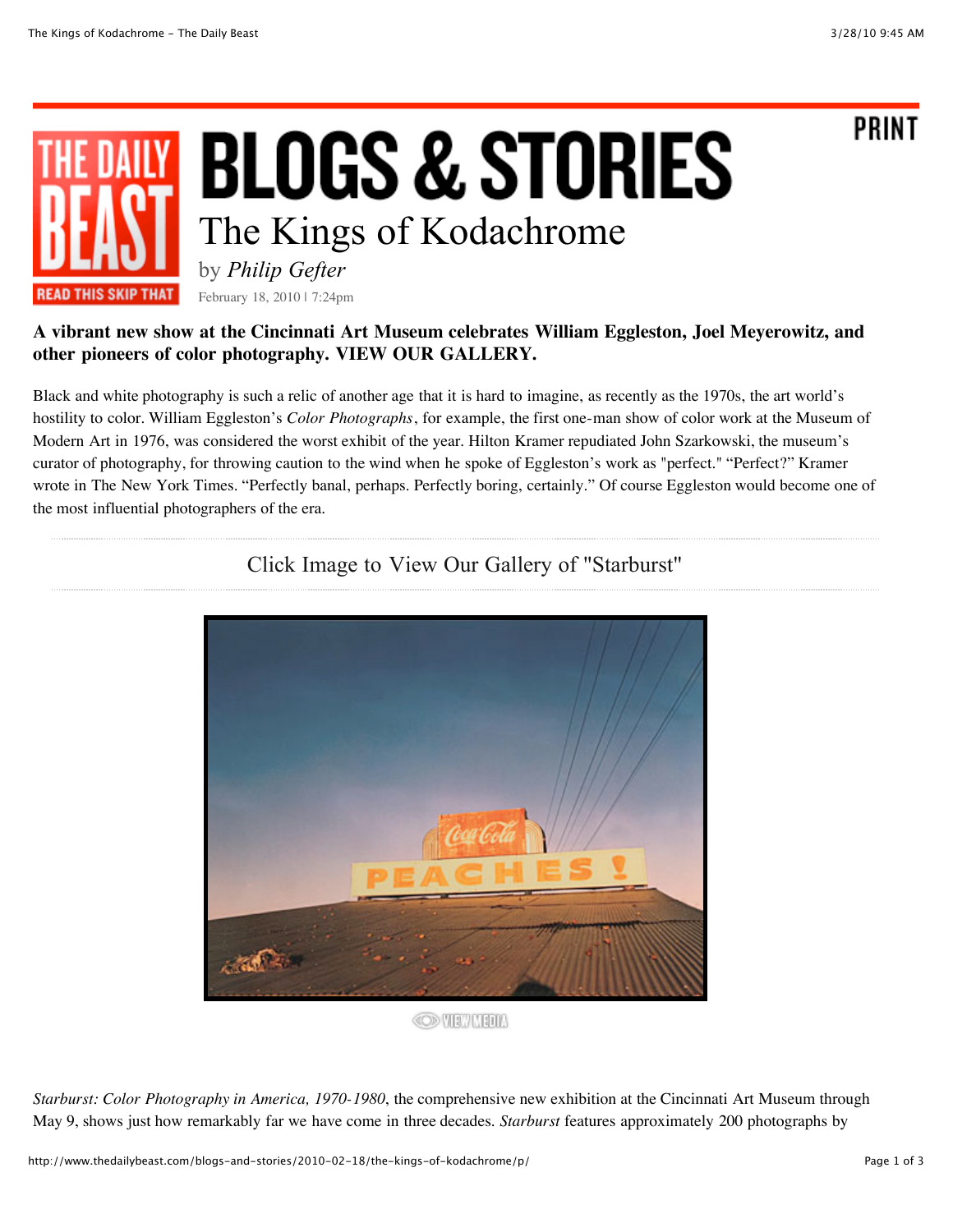Eggleston, Stephen Shore, William Christenberry, Joel Meyerowitz, Joel Sternfeld, Mitch Epstein, Helen Levitt, Jan Groover, and Eve Sonnemann, among others who began to explore color as a descriptive element and first established the use of color as a standard of photographic art-making practice.

"Color photography of the 1970s happened in a starburst," writes Kevin Moore, an independent curator who organized the show with Dr. James Crump, curator of photography at the Cincinnati Art Museum. "As any astronomer can tell you, a starburst is an intensely destructive and creative environment, caused by a collision or close encounter between two or more galaxies, resulting in the formation of stars. New Color was, on the surface at least, a promiscuous photographic enterprise, a flirtation with numerous practices and ideas occurring simultaneously in other art movements and the popular culture."

The resistance in art circles was due to the myriad commercial applications for color photography and the technical processes that intensified colors to garish and artificial effect. In a 1969 essay on photography, Walker Evans wrote: "Color photography is vulgar." By 1975, he was using the Polaroid SX 70 to make his own color pictures.

In addition to the cultural explosion of the 1960s—no longer was it possible for the psychedelic spirit of that era to be contained in black and white—new technical processes and materials gave photographers greater control over color printing. And Photorealism in the late 1960s was a potent, if still unacknowledged, influence upon the introduction of color in photography, as well. Photorealist painters brought a color palette to the 35-millimeter universe they rendered on canvas with lens-sharp clarity, viewfinder-like cropping and snapshot simplicity. The photographic interpretation of the American vernacular—gas stations, diners, parking lots—is foretold in Photorealist paintings that preceded many of the Starburst photographers' work.

In the early 1970s, Shore set out to make pictures across America. Two elements distinguish his work with a view camera from Evans' in the 1930s and Robert Frank's in the 1950s: One is technical—the use of color as a descriptive element; his chromogenic prints were more nuanced than those produced by commercial laboratories and his use of color was truer to what things actually looked like. The other element is perceptual—a kind of stoned contemplation, if you will, that could have emerged only from the 1960s and that typifies so much of Shore's work. He used the view camera in a state of heightened awareness that might be likened to the ''expanded consciousness'' of the age of Aquarius. In the parlance of the day, he achieved the photographic equivalent of ''grokking'' his subjects.

Contemporaneously, Joel Meyerowitz made a series called *Cape Light* in which he photographed what might have been viewed as postcard-like clichés like sunsets, beaches, and vacation cottages on Cape Cod. When his controlled, super-saturated color prints were exhibited in the late 1970s, Andy Grundberg wrote in the Soho News that they bordered on "reactionary," but concluded that what Meyerowitz had done was "to redefine and update the picturesque." The work of several women represented in *Starburst* is more conceptual: Eve Sonnemann explored the passing of time between paired images of the same scene; Jan Groover's concerns were more art historical in her exploration of formal traditions of painting and Constructivism; Barbara Kasten's *Constructs* drew most pointedly from 1920s Constructivism and the work of Laszlo Maholy-Nagy. She referred to her work as "50 percent sculpture and 50 percent photography."

By the 1980s, color had become an integral part of the photographic vocabulary, from Nan Goldin's personal chronicle of the downtown Manhattan demimonde, to the staged spontaneity in images of domestic life by Philip-Lorca di Corcia, Tina Barney and Larry Sultan. Jeff Wall grew the size of the photographic print in images that reference 18th-century tableaux in painting. And in the 1990s, Gregory Crewdson constructed wall-size tableaux that reference the cinematic image.

Today, color is no longer the point of photographic investigation as it was in the 1970s, when fluency in this new visual language was still tentative. Color is now a native visual language. Perhaps that is what the nostalgia for vintage black and white photography is all about.

**Plus:** Check out Art Beast, for galleries, [interviews](http://www.thedailybeast.com/newsmaker/art-and-photography) with artists, and photos from the hottest parties.